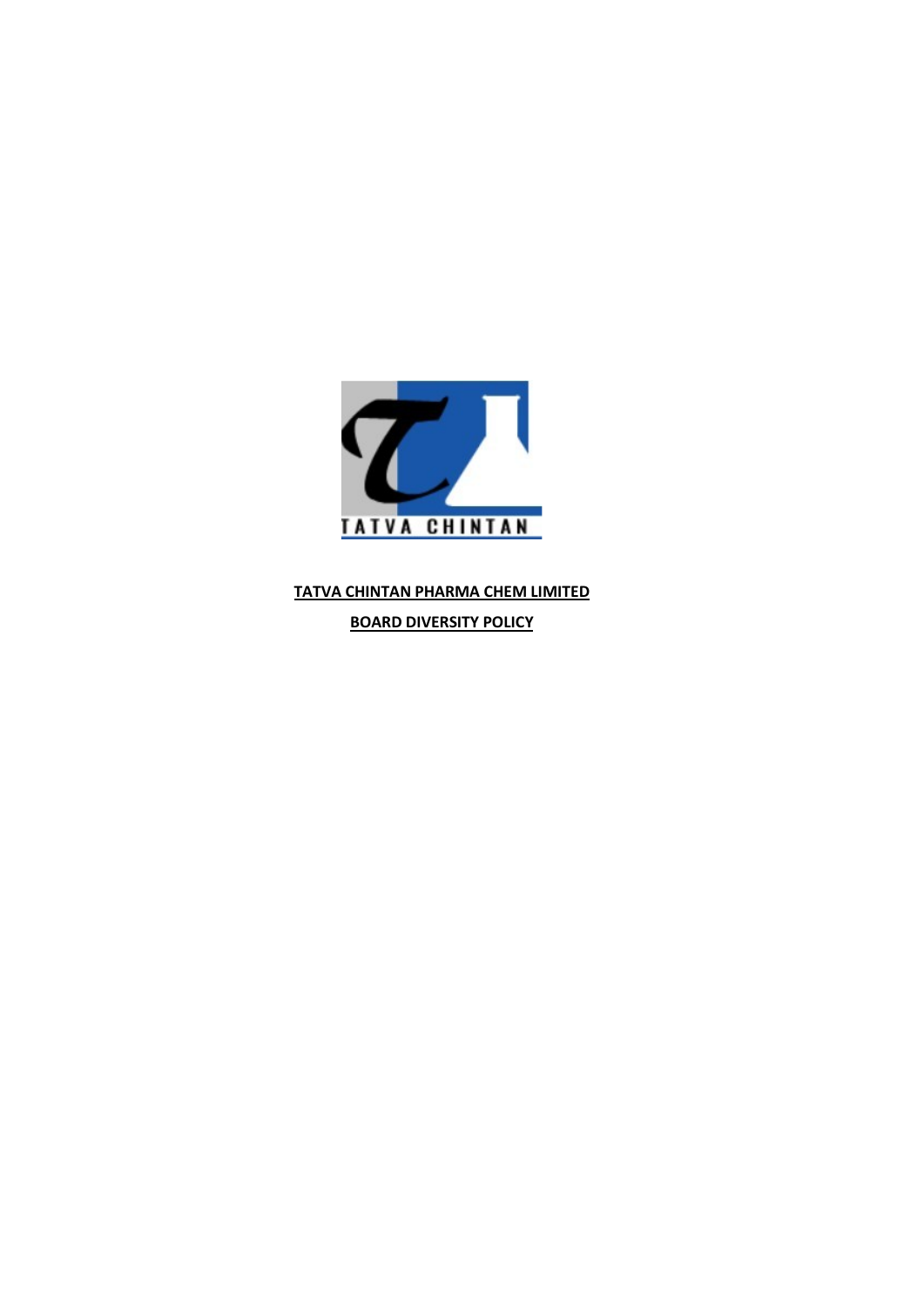| <b>Name of Document</b>           | <b>BOARD DIVERSITY POLICY</b> |  |
|-----------------------------------|-------------------------------|--|
|                                   |                               |  |
|                                   |                               |  |
| Version                           | $1.0\,$                       |  |
| Policy/Code/Manual/Other          | Policy                        |  |
| <b>Effective date of document</b> | 17-01-2022                    |  |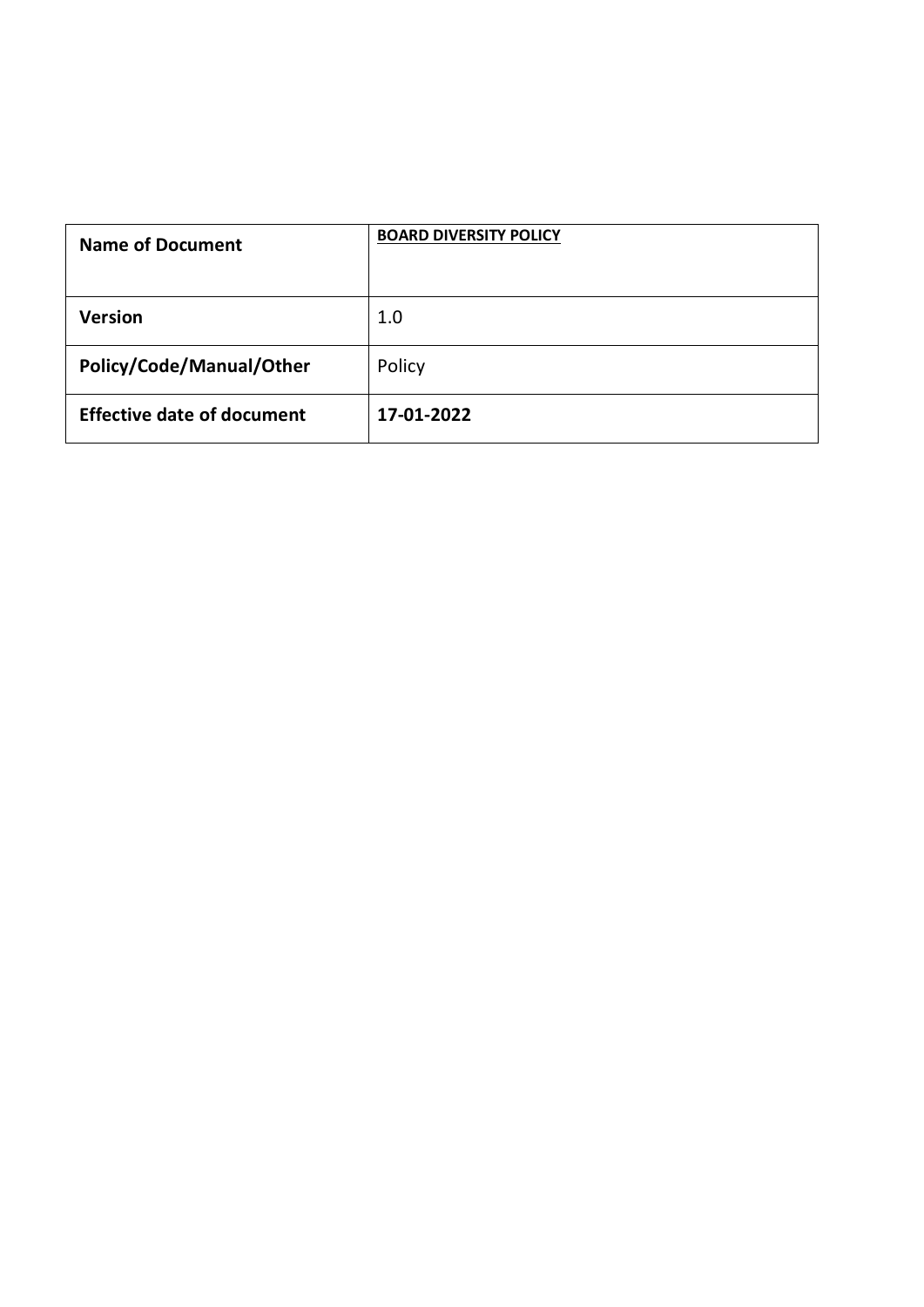- 1. INTRODUCTION:<br>
1.1. The Policy on Board Diversity (the "Policy") for the Board of Directors (<br>
Chintan Pharma Chem Limited (the "Company") sets out the approach to<br>
of Directors of the Company. 1.1. The Policy on Board Diversity (the "Policy") for the Board of Directors (the "Board") of Tatva<br>
Chintan Pharma Chem Limited (the "Company") sets out the approach to diversity on the Board<br>
of Directors of the Company.
- INTRODUCTION:<br>The Policy on Board Diversity (the "Policy") for the Board of Directors (the "Board") of Tatva<br>Chintan Pharma Chem Limited (the "Company") sets out the approach to diversity on the Board<br>Company to comply wit **INTRODUCTION:**<br>The Policy on Board Diversity (the "Policy") for the Board of Directors (the "Board") of<br>Chintan Pharma Chem Limited (the "Company") sets out the approach to diversity on the fo<br>folicetors of the Company.<br>C 1. INTRODUCTION:<br>
1.1. The Policy on Board Diversity (the "Policy") for the Board of Directors (the "Board") of Tatva<br>
Chintan Pharma Chem Limited (the "Company") sets out the approach to diversity on the Board<br>
of Directo **INTRODUCTION:**<br>The Policy on Board Diversity (**the "Policy") for the Board of Directors (the "Board") of Tatva**<br>Chintan Pharma Chem Limited (the "Company") sets out the approach to diversity on the Board<br>of Directors of **INTRODUCTION:**<br>The Policy on Board Diversity (the "Policy") for the Board of Directors (the "Board") of Tatva<br>Chintan Pharma Chem Limited (the "Company") sets out the approach to diversity on the Board<br>Directors of the C **INTRODUCTION:**<br>The Policy on Board Diversity (the "Policy") for the Board of Directors (the "Board") of Tatva<br>Chintan Pharma Chem Limited (the "Company") sets out the approach to diversity on the Board<br>of Directors of the 1. INTRODUCTION:<br>
1.1. The Policy on Board Diversity (the "Policy") for the Board of Directors (the "Board") of Tatva<br>
Chintan Pharma Chem Limited (the "Company") sets out the approach to diversity on the Board<br>
of Direct **INTRODUCTION:**<br>The Policy on Board Diversity (the "Policy") for the Board of Directors (the "Board") of Tatva<br>Chintan Pharma Chemelinited (the "Company") sets out the approach to diversity on the Board<br>of Directors of th **INTRODUCTION:**<br>The Policy on Board Diversity (the "Policy") for the Board of Directors (the "BC<br>Chintan Pharma Chem Limited (the "Company") sets out the approach to diversit<br>of Directors of the Company.<br>Company to comply
- 

- **1.** INTRODUCTION:<br>
1.1. The Policy on Board Diversity (the "Policy") for the Board of Directors (the "B-<br>
Chintan Pharma Chem Limited (the "Company") sets out the approach to diversi<br>
of Directors of the Company.<br>
1.2 Co **1. INTRODUCTION:**<br> **2.1 The Policy on Board Diversity (the "Policy") for the Board of Directors (the "Board") of Tatva<br>
Chintan Pharma Chem Limited (the "Company") sets out the approach to diversity on the Board<br>
of Dire INTRODUCTION:**<br>The Policy on Board Diversity (the "Policy") for the Board of Directors (the "Board") of Tatva<br>Chintan Pharma Chem Limited (the "Company") sets out the approach to diversity on the Board<br>of Directors of the **EXECT THE COM THE COMPUTE THE COMPUTE THE SCALE AS AND THE POLICY ON BOAT CHEMEL THE POLICY ON BOAT COMPANY.** The BOAT COMPANY SETS out the approach to diversity on the Board of Directors of the Company.<br>Company to comply The Policy on Board Diversity (the "Policy") for the Board of Directors (the "Board") of Tatva<br>Chintan Pharma Chem Limited (the "Company") sets out the approach to diversity on the Board<br>of Directors of the Company.<br>
Compa **Children** Pharma Chem Limited (the "Company") sets out the approach to diversity on the Board of Directors of the Company.<br>
Company to comply with the applicable rules and regulations of the Companies Act, 2013 and<br>
Comp Company to comply with the applicable rules and regulations of the Companies Act, 2013 and<br>Company to comply with the applicable rules and regulations, 2015 ("Listing Regulations") to<br>CBE (Listing Obligations & Disclosure Company to comply with the applicable rules and regulations of the Companies Act, 2013 and<br>
SEBI (Listing Obligations & Disclosure Requirements) Regulations, 2015 ("L**isting Regulations**") to<br>
ensure that the Board is full Company to comply with the applicable rules and regulations of the Companies Act, 2013 and<br>
SEBI (Listing Dolligations & Disclosure Requirements) Regulations, 2015 ("Listing Regulations") to<br>
ensure that the Board is fully **EXELUTS**<br>
SEBI (Listing Obligations & Disclosure Requirements) Regulations, 2015 ("Li**sting Regulations**") to<br>
ensure that the Board is fully diversified and comprises of an ideal combination of Executive and<br>
NON-EXECUT **2.2** The Policy burstice burstice of the Normal matrix of the Normal method in the Board mission and Remuneration Committee ( $\mathbf{r}'$ **NRC**") at its meeting held on 17<sup>th</sup> January, 2022 and approved by the Board in its me The Policy has been approved by the Nomination and Remuneration Committee ("NRC") at its<br>neeting held on 17<sup>m</sup> January, 2022 and approved by the Board in its meeting held on 17<sup>m</sup><br>anuary, 2022.<br>OLICY STATEMENT<br>Company reco he Policy has been approved by the Nomination and Remuneration Committee ("NRC") at its<br>neutring held on 17<sup>th</sup> January, 2022 and approved by the Board in its meeting held on 17<sup>th</sup><br>anuary, 2022.<br>**OLICY STATEMENT**<br>**OLICY S** eneting held on 17<sup>th</sup> January, 2022 and approved by the Board in its meeting held on 17<sup>th</sup><br>anuary, 2022.<br> **POLICY STATEMENT**<br> **ECOMPATY** ECONDEXATE THE COMPART TO EXECUTE COMPART TO EXECUTE COMPART TO EXECUTE COMPART TO **POLICY STATEMENT**<br>
The Company recognizes and embraces the benefits of having a diversed Board that possesses a<br>
alance of skills, experience, expertise and diversity of perspectives appropriate to the<br>
agentiements of th 2. **POLICY STATEMENT**<br>
2.1 The Company recognizes and embraces the benefits of having a diversed Board that possesses a<br>
balance of skills, experience, expertise and diversity of perspectives appropriate to the<br>
requiremen The Company recognizes and embraces the benefits of having a diversed Board that polance of skills, experience, expertise and diversity of perspectives appropriate explainents of the businesses of the company. The Company Treatments of the businesses of the company. The Company sees diversity at Board Level as an essential element in maintaining a competitive advantage. A truly diversed Board shall consider a sumble of factors, including bu notial element in maintaining a competitive advantage. A truly diversed Board shall consider a brital element in maintaining a competitive advantage. A truly diversed Board shall consider a bref factors, including but not
- Example of the Board showledge, length of service, cultural and educational background, regional and industry<br>experience, Background, race, age, gender, and other distinctions between directors. These<br>differences will be c trace, Background, race, age, gender, and other distinctions between directors. These<br>rences will be considered in determining the optimum composition of the Board and when<br>the should be balanced appropriately.<br>Company mai rences will be considered in determining the optimum composition of the Board and when<br>the should be balanced appropriately.<br>Company maintains that the Board appointments should be based on merit that<br>company maintains tha The Company maintains that the Board appointments should be based on merit that<br>
Tompliments and expands the skills, experience and expertise of the board as a whole taking<br>
into account knowledge, professional experience, Company maintains that the Board appointments should be based on merit that mpliments and expends the skills, experience and expertise of the board as a whole taking prices of the profition per coulification, gender, age,
- 

- 
- 
-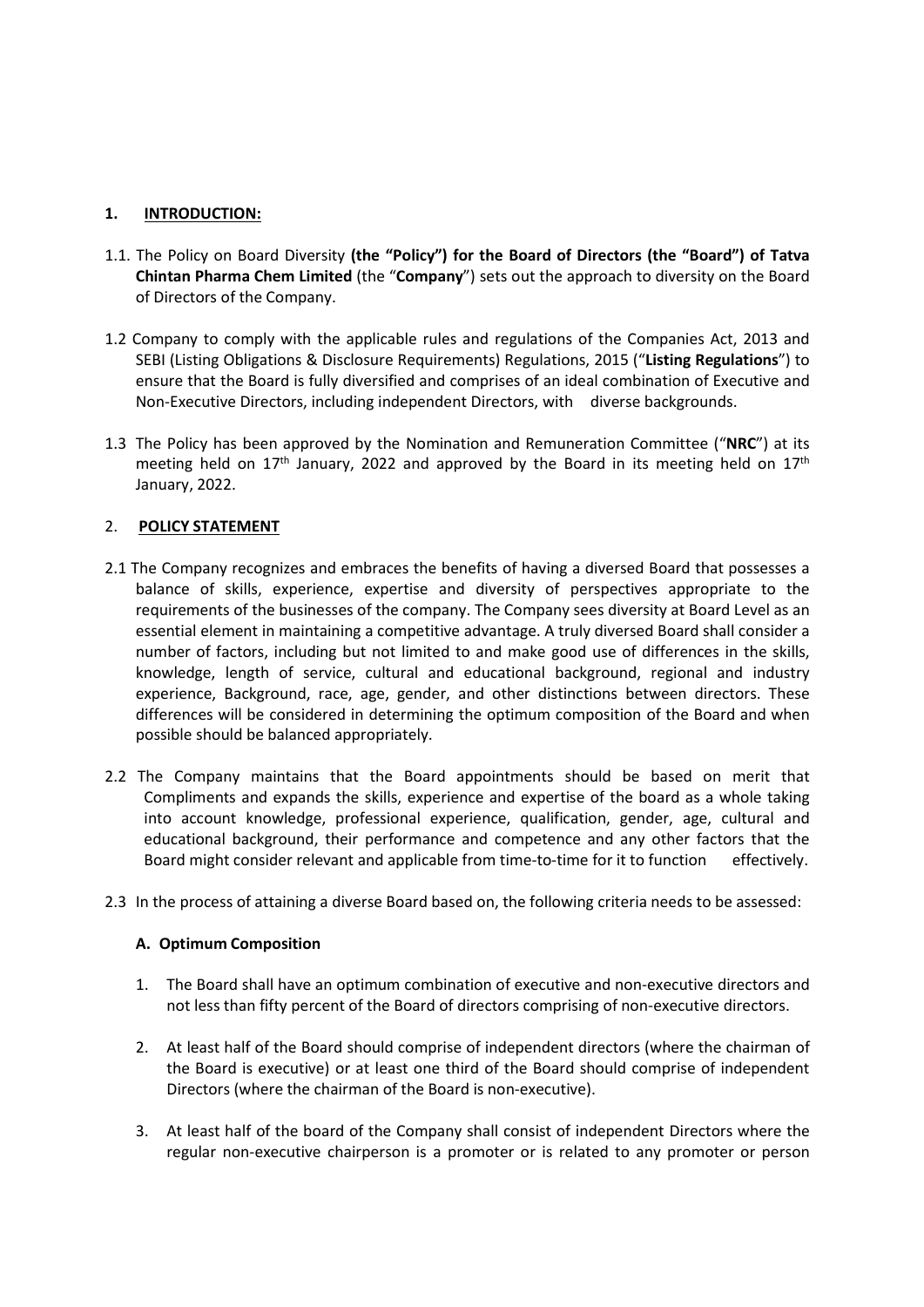occupying management positions at the level of Board or at one level below the Board as<br>required under Regulation 17 of the Listing Regulations.<br>The Board shall comprise of not less than six directors as required under Reg occupying management positions at the level of Board or at one level below the Board as<br>required under Regulation 17 of the Listing Regulations.<br>The Board shall comprise of not less than six directors as required under Reg

- 
- occupying management positions at the level of Board or at one level below the Board as<br>required under Regulation 17 of the Listing Regulations.<br>4. The Board shall comprise of not less than six directors as required under occupying management positions at the level of Board or at one level below the E<br>equired under Regulation 17 of the Listing Regulations.<br>The Board shall comprise of not less than six directors as required under Regulatio<br>t occupying management positions at the level of Board or at one level below the Board as<br>required under Regulation 17 of the Listing Regulations.<br>4. The Board shall comprise of not less than six directors as required under occupying management positions at the level of Board or at one level below the Board as<br>required under Regulation 17 of the Listing Regulations.<br>The Board shall comprise of not less than six directors as required under Reg occupying management positions at the level of Board or at one level below the Board as<br>required under Regulation 17 of the Listing Regulations.<br>The Board shall comprise of not less than six directors as required under Reg occupying management positions at the level of Board or at one level below the Board as<br>required under Regulation 17 of the Listing Regulations.<br>The Board shall comprise of not less than six directors as required under Reg occupying management positions at the level of Board or at one level below the Board as<br>required under Regulation 17 of the Listing Regulations.<br>4. The Board shall comprise of not less than six directors as required under occupying management positions at the level of Board or at one level below the Board as<br>required under Regulation 17 of the Listing Regulations.<br>The Board shall comprise of not less than six directors as required under Reg occupying management positions at the level of Board or at one level below the Board as<br>required under Regulation 17 of the Listing Regulations.<br>The Board shall comprise of not less than six directors as required under Reg pying management positions at the level of Board or at one level below the Board as<br>ired under Regulation 17 of the Listing Regulations.<br>Board shall comprise of not less than six directors as required under Regulation 17 o
- shall:
	-
	-

- occupying management positions at the level of Board or at one level below the<br>required under Regulation 17 of the Listing Regulations.<br>4. The Board shall comprise of not less than six directors as required under Regulat<br>t 1. The Board shall comprise of not less than six directors as required under Regulation 17 of<br>the Listing Regulations.<br>
5. The Company shall not appoint a person or continue the directorship of any person as<br>
non-executive The Board shall comprise of not less than six directors as required under Regulation 17 of<br>the Listing Regulations.<br>The Company shall not appoint a person or continue the directorship of any person as<br>non-executive directo The Company shall not appoint a person or continue the directorship of any person as<br>non-executive director who has attained the age of seventy-five years unless a special<br>resolution is passed to that effect, in which case
- The Company shall not appoint a person or continue the directorship of any person as<br>The Company shall not appoint a person or continue the directorship of any person as<br>non-executive director who has attained the age of s 1. The compare of and effect in which case the experiment of and experimentance of a beach of the experimental to the ferrence in the experimental mode. The Company shall ensure that with esse the explanatory statement ann resolution is passed to that effect, in which case the explanatory statement annexed to the notice for such motion shall indicate the justification for appointing such a person.<br>The Company shall ensure that with effect fr Inotice for such motion shall indicate the justification for appointing such a person.<br>
The Company shall ensure that with effect from 1 April, 2022, the Chairperson of the Board<br>
shall:<br>
(i) Be a non-executive director;<br> The Company shall ensure that with effect from 1 April, 2022, the Chairperson of the Board shall:<br>
(i) Be a non-executive director;<br>
(ii) Not be related to the executive chairman or the Chief executive officer as per the<br> The Company shall ensure that with effect from 1 April, 2022, the Chairperson of the Boar<br>shall:<br>(i) Be a non-executive director;<br>(ii) Not be related to the executive chairman or the Chief executive officer as per th<br>defin <sup>2</sup>(i) Be a non-executive director;<br>
(ii) Not be related to the executive chairman or the Chief executive officer as per the<br>
definition of the term "relative" defined under the Companies Act, 2013.<br> **B.** Functional divers (i) Be a non-executive director;<br>
(ii) Not be related to the executive chairman or the Chief executive officer as<br>
definition of the term "relative" defined under the Companies Act, 2013.<br> **unctional diversity**<br>
Appointmen definition of the term "relative" defined under the Companies Act, 2013.<br> **B.** Functional diversity<br>
1. Appointment of directors to the Board of the Company should be based on the specific<br>
needs and business of the Compan Example the state of directors to the Board of the Company should be based on the specieveds and business of the Company. Appointments should be done based on the specieved and business of the Company. Appointments should Considerate the Board of the Company should be based on the serviction and because the directors to the Board of the Company. Appointments should be done based considered and bisiness of the Company. Appointments should be meeds and business of the Company. Appointments should be done based on the qualification, knowledge, experience and skill of the proposed appointee which is relevant to the Business of the company.<br>
2. Knowledge of and ex qualification, knowledge, experience and skill of the proposed appointee which is relevant<br>to the Business of the company.<br>Knowledge of and experience in domain area such as Information Technology, Banking and<br>Knowledge of For the Business of the company.<br>
The business of the company.<br>
Knowledge of and experience in domain area such as information Technology, Banking and<br>
Finance, Corporate, Investment banking, Legal, Risk, Management, HR, T 2. Knowledge of and experience in domain area such as Information Technology, Banking and<br>Finance, Corporate, Investment banking, Legal, Risk, Management, HR, Technical domain<br>Experitis etc. should be duly considered while Finance, Corporate, Investment banking, Legal, Risk, Management, HR, Technical domain Finance, Corporate, Investment banking, Legal, Risk, Management, HR, Technical domain Scheptrise etc. should be duly considered while ma
- 
- 

- 
- Expertise etc. should be duly considered while making appointments to the Board Level.<br>Taking this into account, appointment of female members to the Board is also to add value<br>of a more diverse board.<br>While appointing ind Taking this into account, appointment of female members to the Board is also to<br>Taking this into account, appointment of female members to the Board is also to<br>of a more diverse board.<br>While appointing independent Director 3. While appointing independent Directors, care should be taken as to the independence of the<br>proposed appointe.<br>4. Directorship in other companies may also be taken into account while determining the<br>candidature of a pers The Nomination Committee shall be responsible for:<br>
3.1 The Nomination Committee shall be responsed appointed.<br>
4. Directorship in other companies may also be taken into account while determining the<br>
2. Stakeholder Divers